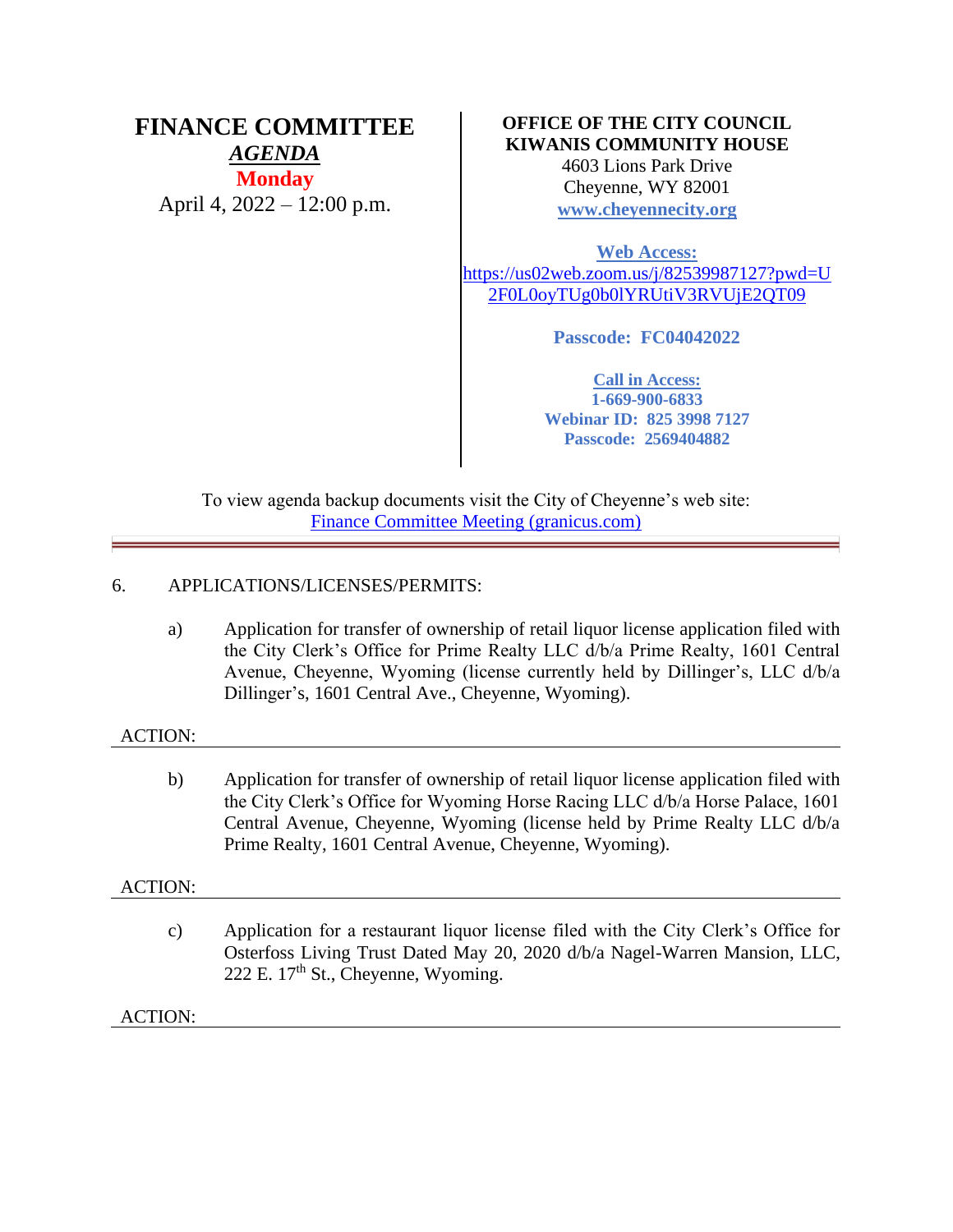13. ORDINANCE –  $2<sup>nd</sup>$  READING – Amending the City of Cheyenne's Solid Waste Fee Schedule. (SPONSOR – MR. WHITE)

## ACTION:

14. ORDINANCE –  $2<sup>nd</sup>$  READING – Increasing the compensation for the Mayor of the City of Cheyenne, commencing January 1, 2025. (SPONSOR – MR. ROYBAL)

#### ACTION:

15. ORDINANCE –  $2<sup>nd</sup>$  READING – Increasing the compensation for members of the City Council of the City of Cheyenne and providing an effective date. (SPONSOR – MR. ROYBAL)

#### ACTION:

21. RESOLUTION – Authorizing the Cheyenne Police Department to apply for Wyoming Department of Transportation, Highway Safety Program, Grant Funding for the City's mobile D.U.I. Command Vehicle. (Highway Safety Behavioral Grant) (SPONSOR – DR. ALDRICH)

#### ACTION:

### 24. LEASES/CONTRACTS/LEGAL:

g) Contract between the City of Cheyenne and Nova Health Care Center for occupational medicine services. (General Fund)

#### ACTION:

i) Memorandum of Understanding between the City of Cheyenne and Cheyenne Frontier Days, Inc., for the use of City-owned land and buildings for parking, camping, and other activities during the 2022 Cheyenne Frontier Days celebration.

#### ACTION:

j) Professional Services Agreement between the City of Cheyenne and Waste Management of Colorado, Inc. for the Recycling Services Project. (Solid Waste Fund)

## ACTION: